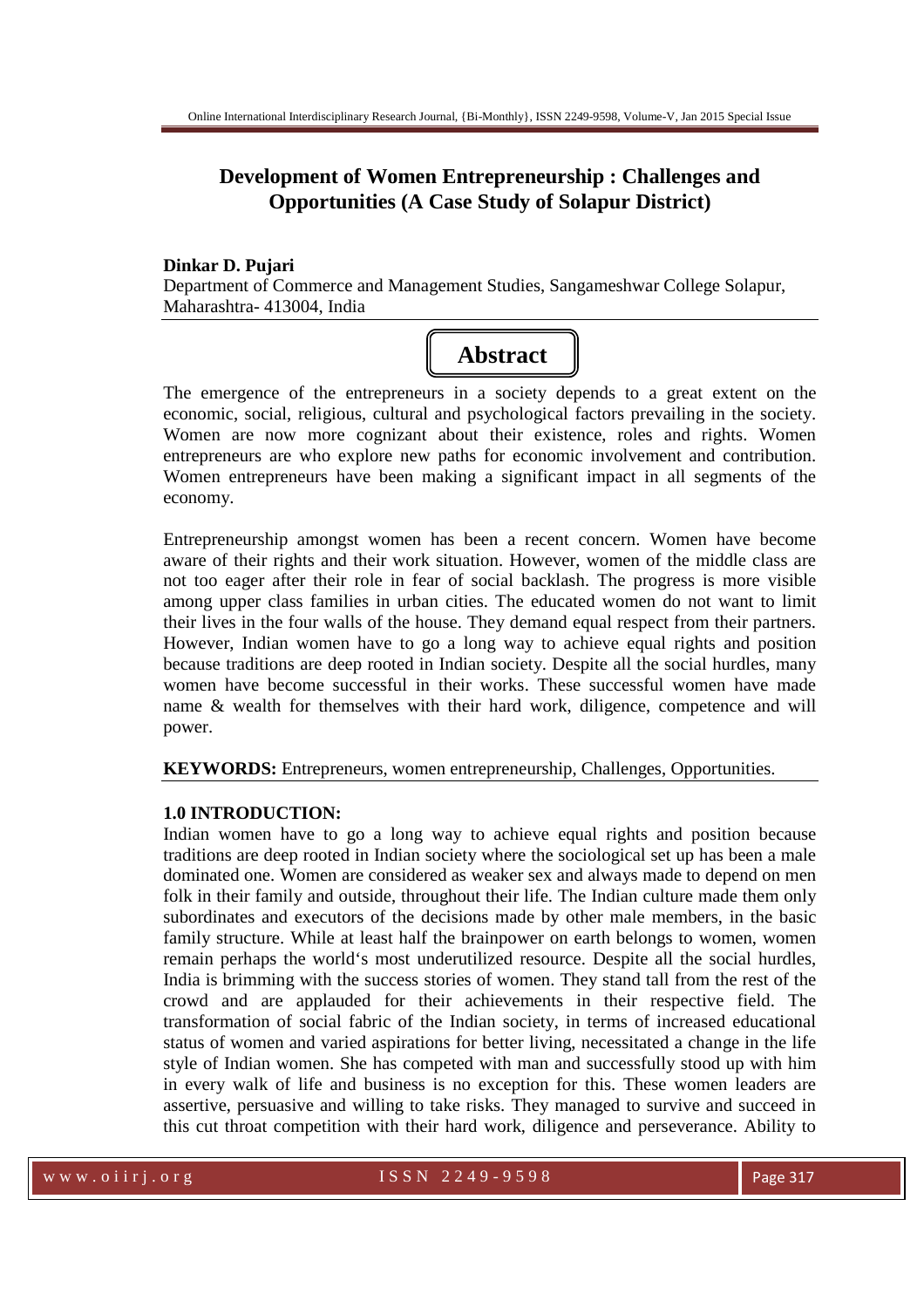learn quickly from her abilities, her persuasiveness, open style of problem solving, willingness to take risks and chances, ability to motivate people, knowing how to win and lose gracefully are the strengths of the Indian women entrepreneurs.

### **1.1 ROLE OF WOMEN IN INDIAN SOCIETY:**

Women in India constitute nearly 50% of its population. According to 2011 census, there were 586469174 of women as against 623724248 of men. Roughly, there are 940 women for every 1000 men. ( Lokrajya- September,2011)

Man considers woman to be frail and weak by nature. She is shorter and delicate compared to the strongly build man. But man forgets that a woman is made so, so to play a specific fro in nature which a man cannot play, that is the role of the mother. In intelligence both are equal. Man is aggressive and emotional. A woman is patient, calm and receptive. She can bear more pain and has more tolerance than a man. She is stronger in conviction and in perseverance. Yet women all over the world are playing a secondary role only.

The position in India is no different. Women were glorified in epics and puranas, for their service to their men. Serving a father first, secondly a husband, and later serving her children and grandchildren, had been her lot. Puranas mention the names of Seeta, Savitri and Anusuya and glorify them for their devote service to their husbands. They even say that a woman can easily get salvation by serving her husband.

After Independence the Constitution of India gave equal rights to men and women in all walks of life. But even today one cannot say that all women in India enjoy equal rights with men in all matters.

There are many reasons for this (1) the customs and traditions prevalent for centuries, (2) The high percentage of illiteracy among women, (3) Ignorance of their rights, (4) Patriarchal Society, (5) Economic system, (6) Acceptance of the theory of Karma or fatalism, (7) Unchecked male domination in all walks of life.

In spite of all these problems mentioned above, one could see that the condition of India women has improved a lot. There are now adequate educational facilities for girls and women. Special incentives and reservations are there to encourage them to study. Even in employment there are special reservations.

We can now see women employed in all fields not only in clerical jobs but also in I.A.S., I.P.S. and Indian Air Force. There are reservations in legislatures also. There are Chief Ministers who are women. We had a lady Prime Minister. These are considered as exceptions as the women folk, particularly in the rural areas, are yet to come out of their bondage. To enable the rural women too to take part in politics in a significant way, the Central Government has introduced a bill in Parliament reserving one third of the seats in Parliament and other elected bodies for women.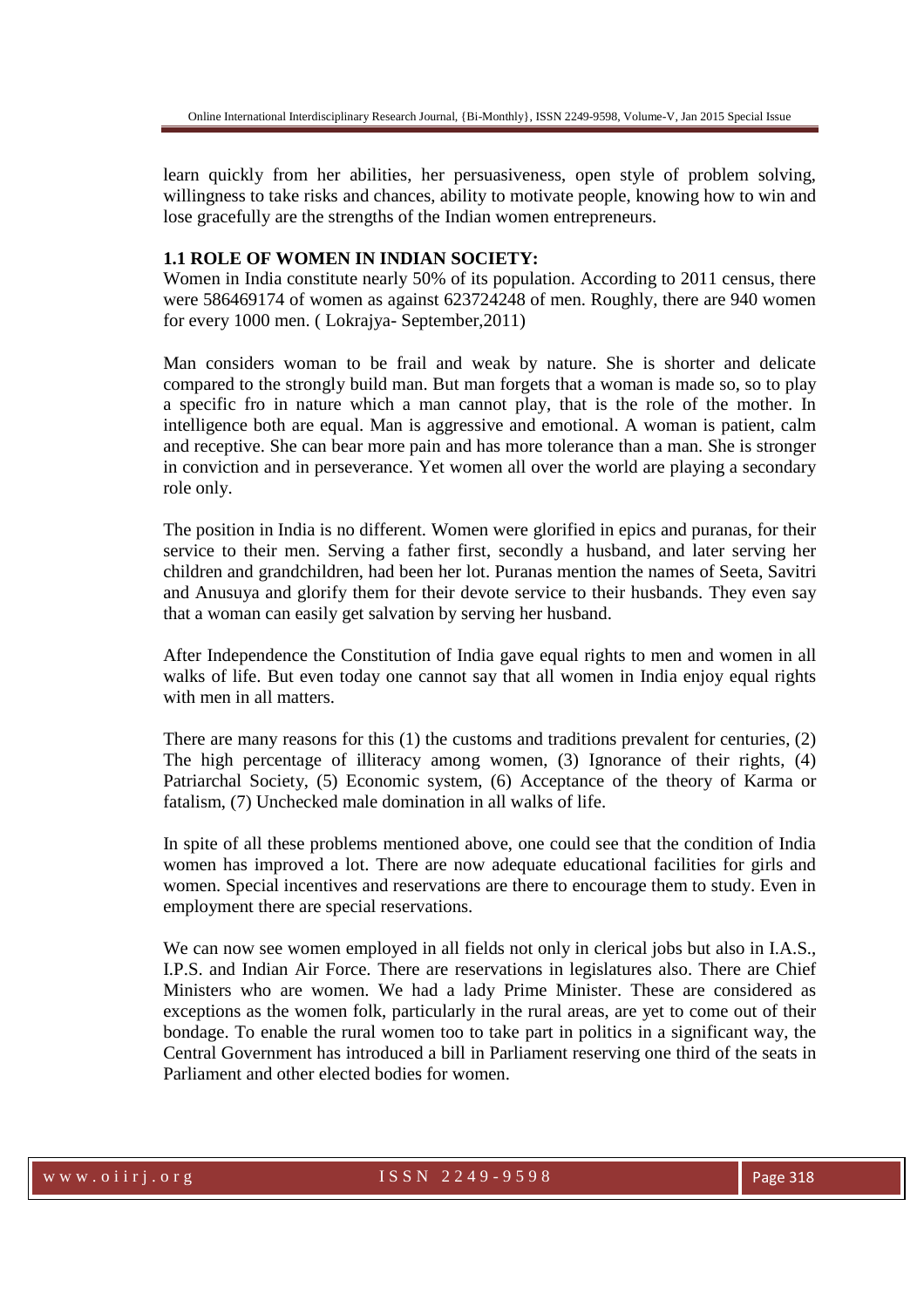#### **1.2 CONCEPT OF WOMEN ENTREPRENURS:**

Women Entrepreneurs may be defined as the women or a group of women who initiate, organize and operate a business enterprise. The Government of India has defined women entrepreneurs as an enterprise owned and controlled by women having a minimum financial interest of 51 per cent of the capital and giving at least 51 per cent of the employment generated in the enterprise to women. Women entrepreneurs engaged in business due to push and pull factors which encourage women to have an independent occupation and stands on their own legs. A sense towards independent decision-making on their life and career is the motivational factor behind this urge. Saddled with household chores and domestic responsibilities women want to get independence. Under the influence of these factors the women entrepreneurs choose a profession as a challenge and as an urge to do something new. Such a situation is described as pull factors. While in push factors women engaged in business activities due to family compulsion and the responsibility is thrust upon them.

#### **1.3 REVIEW OF LITERATURE:**

**Easwaran Sunanda** (1991) in her study *Women Entrepreneurship: A review* observed that the primary motive for engaging in some economically gainful activity by women is a desire for gainful time structuring or more money to support the family. The major reasons for most women opting for business rather than a job is flexible management of time, i.e. to adjust the working hours in such a way as to shoulder family commitments also and yet have more independence compared to a 9- to-5 job. She further observed that family members and funding agencies' cooperation mainly influence the decision of women entrepreneurs embarking upon a business career. Unmarried women are considered as the most undependable by the funding institutions, in anticipation of the possibility of changes in the family environment (marriage) and place of domicile due to spouses' transfer of such entrepreneurs.

**George** (1991) in her study on *Women Entrepreneurs*, in readymade garments in Ernakulam district of Kerala, covered 80 women entrepreneurs; 92 percent of them were sole proprietors of the units. All of them were married and in the age group of 30-35 years. All units earned profit. It was observed that women entrepreneurs, who had undergone special training in tailoring, could earn higher profits because they could cater to the changing demands of the market. A Regional Workshop on Development of Women Entrepreneurship, held at the Indian Institute of Management, Ahmedabad, in 1992, strongly recommended the establishment of micro enterprises for Indian women, since the advantage of such enterprises is that the women themselves could run the businesses according to their capacity. Risks involved in micro enterprises are minimal, since it can be managed by careful planning, execution and consultations and at the minimum cost. The marketing of the products or services, which is a major concern, can be managed easily since the span of control can be kept well within the limit.

**Mangal** (1991) finds that due to this conflict the women teachers are faced with the problem of inadequate time to rest and subsequent fatigue. However, the social and interpersonal relationship is not affected much.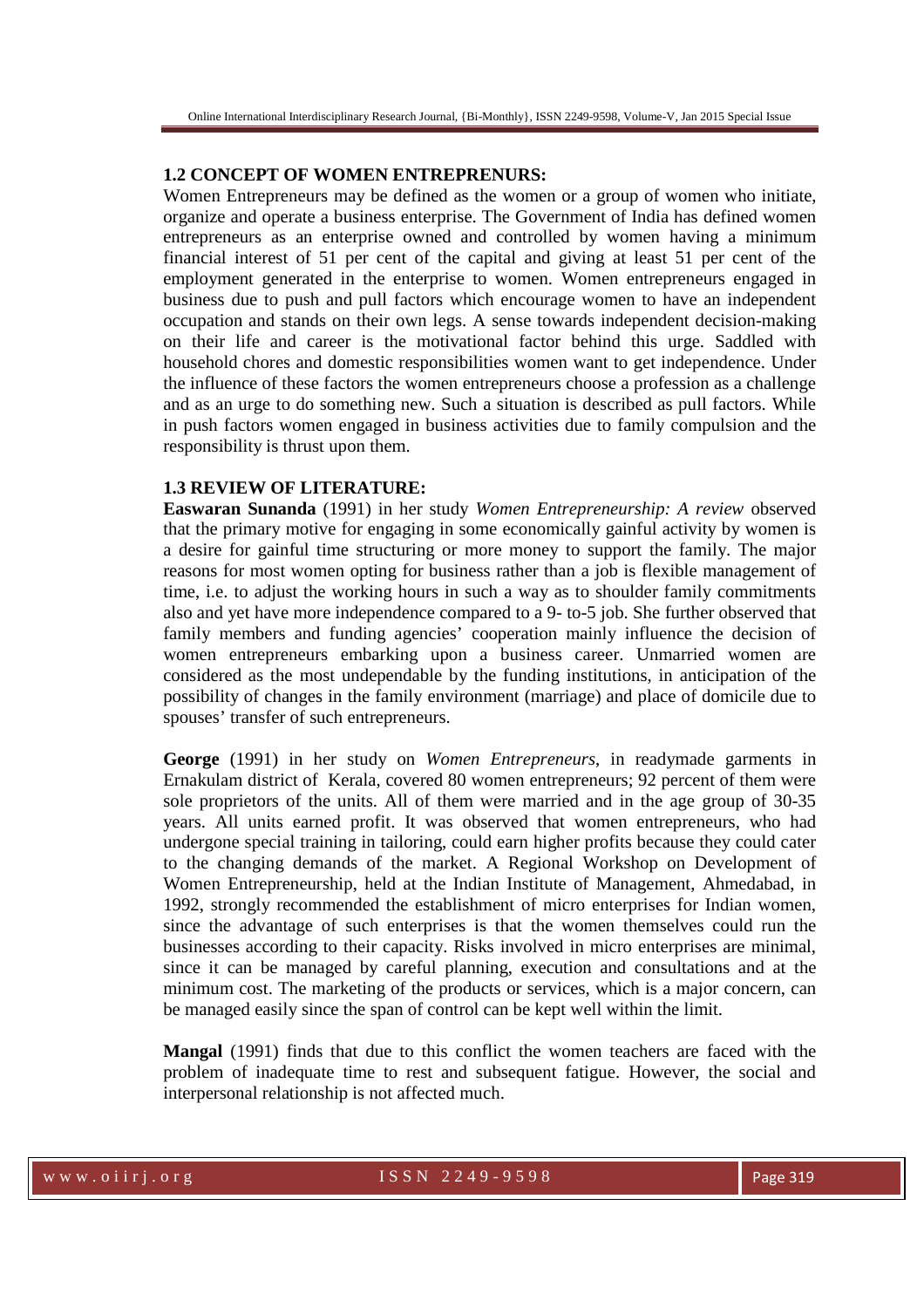**Nancy** (2006) suggests that women's business can make a significant contribution to the economy.

**Ramaswamy** (2010) focused on congregating psychosocial profile of women entrepreneurs in food processing enterprises to provide to better picture about women entrepreneurs by large.

**Samuel** (1991) examined the managerial efficiency of women entrepreneurs in food processing units of Madurai district of Tamil Nadu. The study covered 56 women and 10 men entrepreneurs in the urban area; all of them were married and belonged to the age group of 31-50 years. All the enterprises were having a capital investment of less than Rs. 20,000. The hypothesis that there is no difference in the managerial performance of women and men entrepreneurs was tested in this study. The test reveals that there is no significant difference in the managerial performance in terms of profit earnings by male and female entrepreneurs. Further she stated that there is:

*(a)* Positive correlation between age and managerial performance.

*(b)* Negative correlation between educational level and managerial performance.

*(c)* Positive correlation between time allocation and managerial performance.

**Singh** (1992) in her research work : *Women Entrepreneurs* has stated that due to increased industrialization and technological development in India, women have been displaced from their previously held jobs and have turned to entrepreneurship in order to ensure regular income. Singh's research used a system's approach to investigate strategies that could meaningfully encourage the growth of entrepreneurship particularly in women. Singh's definition of female entrepreneur is unique because it includes the concept of adjusting one's business with other aspects of life. Although difficult to read, because of errors in English language, the book offers interesting information relating to entrepreneurial motivations, support and communications among Indian women. Singh opined that primarily more privileged women have progressed better in the area of entrepreneurship.

#### **2.0 OBJECTIVES OF THE STUDY:**

1. To analyze the religion, marital status and age patterns of the women entrepreneurs in the region.

- 2. To examine the place, area and level of the women entrepreneurs.
- 3. To ascertain the preferred types and ownership pattern of their industrial activities.
- 3. To identify the problems of the women entrepreneurs.

#### **2.1 METHODOLOGY:**

The statistical data for the study have been mobilized both the primary and the secondary sources. Primary data has been collected from the Solapur district through a well designed questionnaire schedule and the secondary data has been collected from the various publications of economic survey, NSSO, books, journals. The data thus collected, have been analyzed by using the suitable statistical tools for specific interpretation.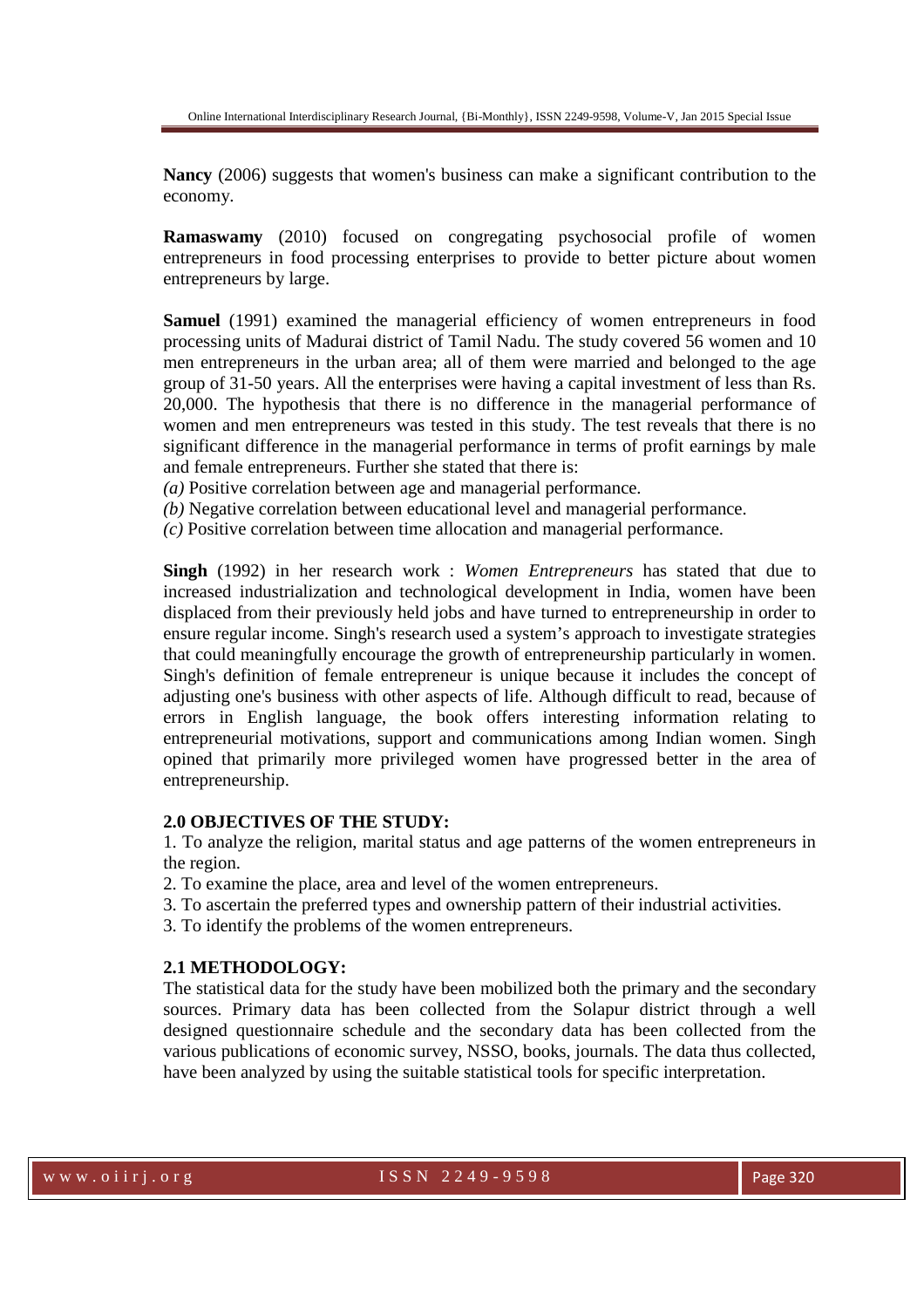The data mobilized through random samples of 120 women entrepreneurs in the aforesaid district having tiny, village, cottage or small scale industries.

## **3.0 ANALYSIS:**

Demographic characteristics like age, marital status, education etc. are important for locating potential women entrepreneurs.

| radic 1. 1 follic of women entrepreneurs<br><b>Particulars</b> | Percentage |
|----------------------------------------------------------------|------------|
| Age(years)                                                     |            |
| 26-40                                                          | 66.7       |
| $41 - 55$                                                      | 25.9       |
| 55 and above                                                   | 07.4       |
| <b>Religion</b>                                                |            |
| Hindu                                                          | 81.5       |
| Other                                                          | 18.5       |
| <b>Marital status</b>                                          |            |
| Married                                                        | 97.0       |
| Unmarried                                                      | 03.0       |
| <b>Education status</b>                                        |            |
| High school                                                    | 40.7       |
| Intermediate                                                   | 11.1       |
| Graduation                                                     | 25.9       |
| Post Graduation                                                | 11.1       |
| Professional                                                   | 11.1       |
| <b>Place of education</b>                                      |            |
| Rural                                                          | 11.1       |
| Urban                                                          | 88.9       |
| <b>Education level of start</b>                                |            |
| Primary                                                        | 07.4       |
| High-school                                                    | 66.7       |
| Intermediate                                                   | 18.5       |
| Degree                                                         | 07.4       |
| <b>Education in the area</b>                                   |            |
| Agriculture                                                    | 18.5       |
| Commerce                                                       | 66.7       |
| Arts                                                           | 11.1       |
| Science                                                        | 03.7       |

**Table 1: Profile of women entrepreneurs** 

**Table 2: Profile of women entrepreneurs related to Business and Ownership** 

| <b>Particulars</b>                | <b>Percentage</b> |
|-----------------------------------|-------------------|
| <b>Reason for start</b>           |                   |
| To earn money                     |                   |
| To fulfill the ambition of family |                   |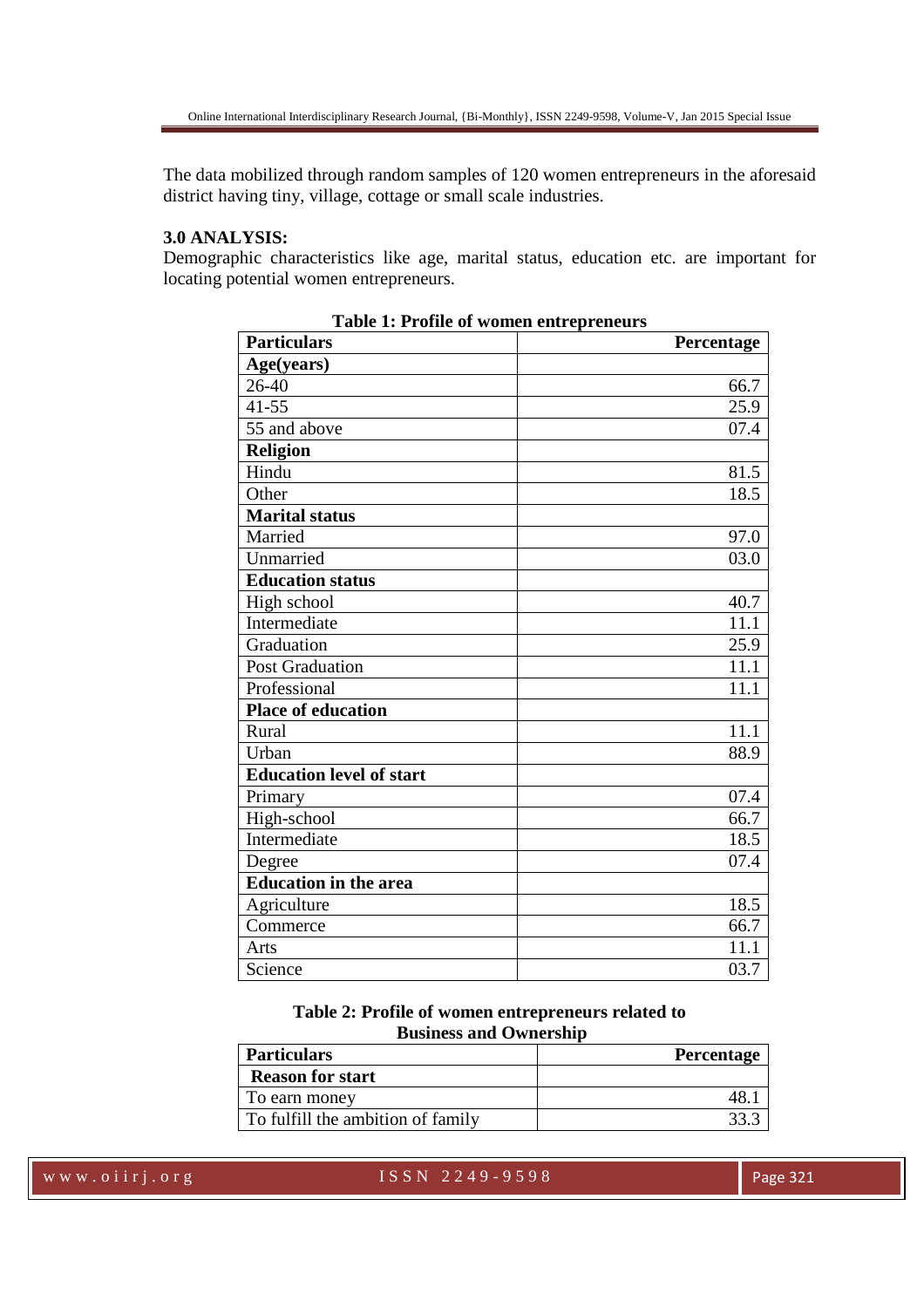| To fulfill the own ambition    | 18.5              |
|--------------------------------|-------------------|
| <b>Setup of unit</b>           |                   |
| Self                           | 96.3              |
| Inherited                      | 03.7              |
| <b>Types of enterprise</b>     |                   |
| Small                          | 18.5              |
| Cottage                        | $\overline{51.9}$ |
| Tiny                           | 29.6              |
| <b>Establishment period</b>    |                   |
| <b>Before Liberalization</b>   | 33.3              |
| <b>After Liberalization</b>    | 667               |
| <b>Ownership of unit</b>       |                   |
| Individual                     | 70.4              |
| Partnership                    | 22.9              |
| Co-operative                   | 07.4              |
| <b>Type of Product</b>         |                   |
| Standard                       | 51.9              |
| Specification                  | 33.3              |
| Ancillary                      | 14.8              |
| <b>Types of Resources used</b> |                   |
| Agro based                     | 14.8              |
| Live stock                     | 40.7              |
| Forest                         | 18.5              |
| Mineral                        | 25.9              |
| <b>Demand of Product</b>       |                   |
| Institutional                  | 37.0              |
| Domestic/Consumption           | $\overline{37.0}$ |
| <b>Sub Contracting</b>         | 25.9              |
| <b>Finance</b>                 |                   |
| Relative/friends               | 18.5              |
| <b>Banks</b>                   | 22.3              |
| Money lender                   | 11.1              |
| Self                           | 29.6              |
| Other sources                  | 07.4              |
| <b>Financial Institution</b>   | 11.1              |

Table 1 shows that the data collected from the female only and out of that (97%) were married and more than( 66%) population are of the age of 26 to 40 near about (81.5) percent population belongs to Hindu community(table 1).

It reveals that maximum number of respondents belongs to education level of high-school and most of them are from the urban areas which alone account for (88.9%) of the total number of respondents covered. Most of the respondents started their units having highschool education level and (66.7%) population of the respondent having commerce specialization (table 1).

w w w . o i i r j . o r g and the set of SSN 2249-9598 Page 322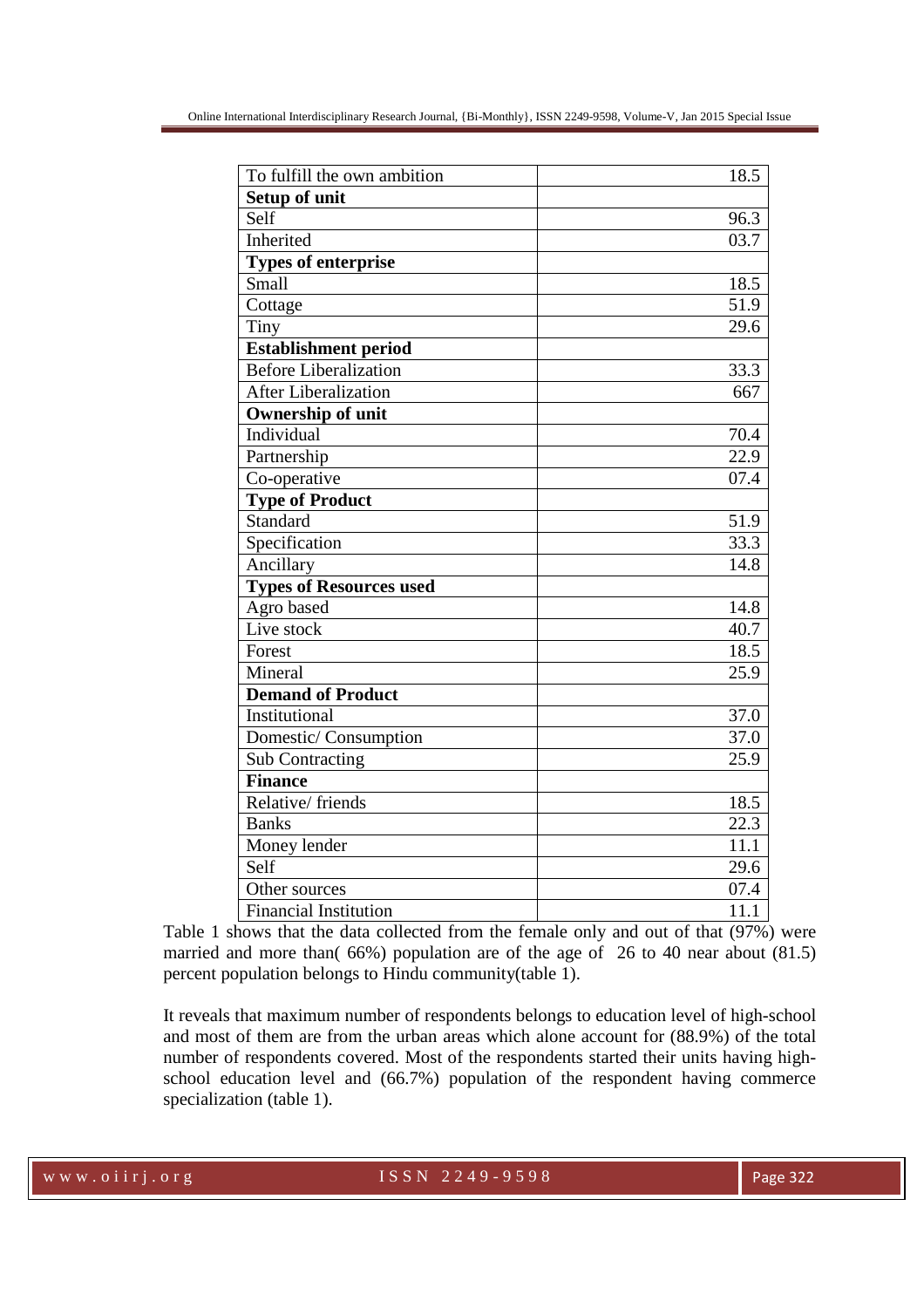96.3% women entrepreneurs started their own unit and (66.7%) of them were started after the liberalization and when to economic and taxation policy liberalized by the quart. The above tables also reflect that the large percent (51.9) of the women entrepreneurs have cottage units set up by individuals (70.4%) with the objective to earn money (table 2).

It is also found those products produced by the women entrepreneurs are of in nature of standard product (51.9%). Which comprises of (40.7%) live stock based product popularly dairy product and by product are very common. Then (25.9%) were engaged in the mineral product units to support (37%) consumption of institution of institutional and domestic demand (table 2).

Finance is the backbone of the entrepreneur's development. But the scarcity of finance and credit is the main obstacle in the development of women entrepreneur. The capital based of small industrial unit of cottage or tiny in nature is very low that reflect the functioning of the women entrepreneurs which they either collected from their own sources. In many cases credit is obtained on a very high rate of interest and is thus explosive in character. They are not even in a position to know about the various schemes and get the benefit of them. Bank and financial institution are generally supporting the small scale industries. It reveals from the table that most of the time women entrepreneurs get financial resources from the self sources (29.6%) and banks (22.3%).

## **4.0 CONCLUSION:**

It is clearly observed from the present study that the women entrepreneurs in the Solapur district experience various challenges like low mobility, lack of achievement motivation, low risk taking, low educational level, unsupportive family environment, being a women of information and experience. Consequently, the main thrust of planning revolves around the development of small scale, cottage and tiny enterprises based mainly on the local skill and these types of industries are also good enough to attract women entrepreneurs of the region as they have already involve in such activities like handcrafts, handloom, stone work, textiles etc. Therefore, empowering women will ultimately help us in improving the status of women entrepreneurs by formation of supportive network family and other institutions to deal with challenges. There should also be proper and appropriate intervention strategies that can prove to be a big source of assistance to empower women and motivate them setting up a cottage industries specially agro based industries, dairy cooperative, poultry farming and food and fruit preservation and provide opportunities to market the products, understand product qualities and features.

#### **REFERENCES:**

1. Easwaran, Sunanda (1991), 'Women Entrepreneurship in India: A Review', ed M. Soundarapandian, Women Entrepreneurship Issues and Strategies, Kanishka Publishers & Distributors, New Delhi. pp. 5-6.

2. Samuel, Gloria Daya (1991), "Managerial Efficiency of Women Entrepreneurs in Food Processing Units of Madurai", ed M. Soundarapandian, Women Entrepreneurship issues and Strategies, Kanishka Publishers & Distributors, New Delhi. P. 6.